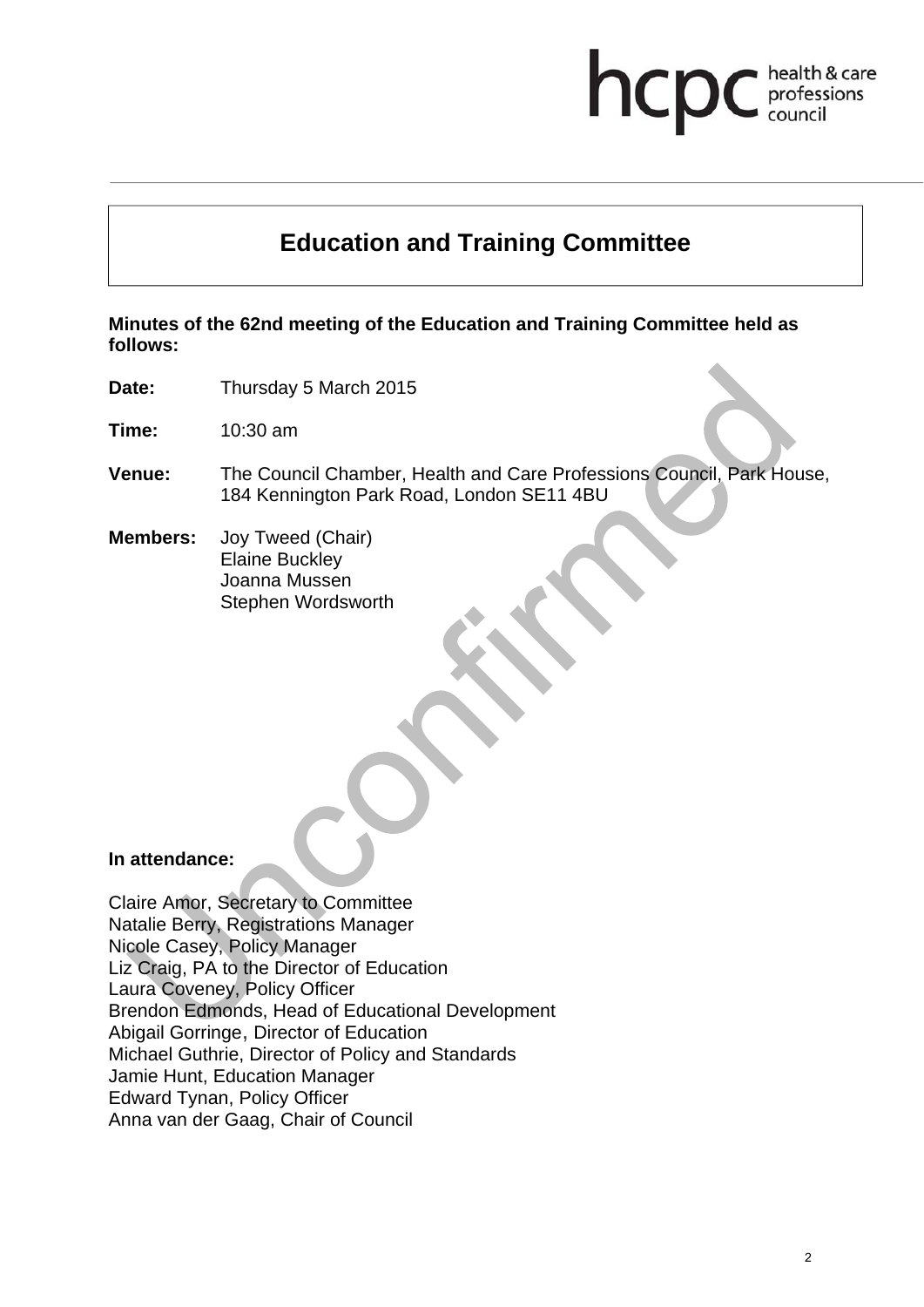## Public Agenda

#### **Item 1 - Chair's welcome and introduction**

1.1 The Chair welcomed the Committee and employees in attendance to the meeting.

#### **Item 2 - Apologies for absence**

2.1 Apologies for absence were received from Eileen Mullan and Graham Towl.

#### **Item 3 - Approval of agenda**

3.1 The Committee approved the agenda.

#### **Item 4 - Declaration of members' interests**

4.1 Members had no interests to declare in connection with the items on the agenda.

#### **Item 5 - Minutes of the meeting of 20 November 2014 (ETC 01/15)**

- 5.1 The minutes were accepted as a correct record to be signed by the Chair.
- 5.2 The Director of Education provided an update on paragraph 6.2 of the minutes. It was noted that a suitable partner had now been recruited. A major change is progressing and will be presented to a future Education and Training Committee Panel.

### **Item 6 - Education Annual Report 2014 (ETC 02/15)**

- 6.1 The Committee received a paper for discussion/approval from the Executive.
- 6.2 The Committee noted that the ninth Education annual report covers the period 1 September 2013 to 31 August 2014 and presents statistical information relating to the approval and monitoring processes.
- 6.3 During discussion, the following points were noted:-
	- 2013-14 saw the work of the Education Department increase again, further growth is expected in future years;
	- 2013-14 was the second year of scheduled approval visits to programmes for social workers in England. It was the first year of visits to post-registration programmes for approved mental health professionals (AMHP) in England;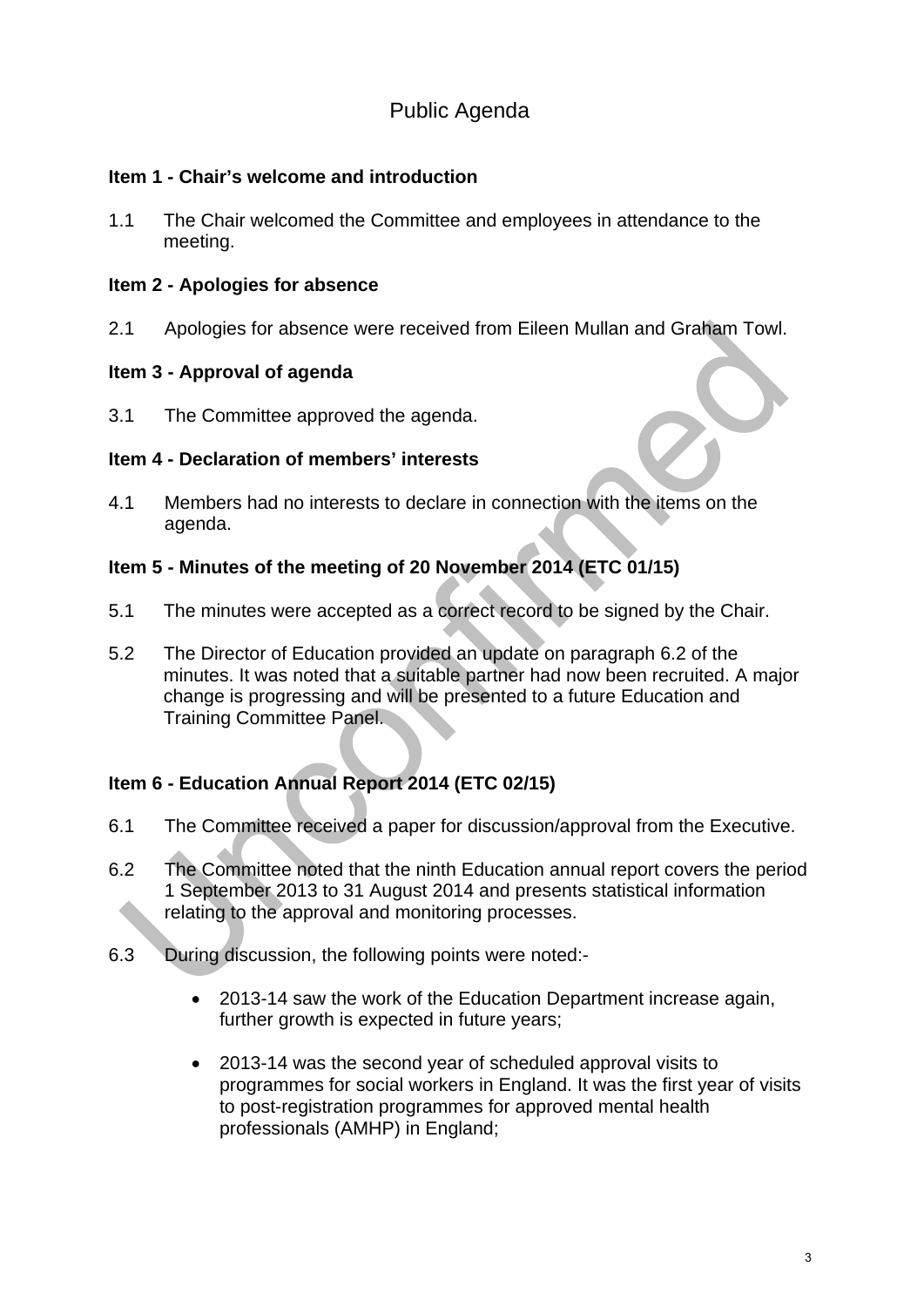- 100 post-registration independent prescribing programmes for chiropodists / podiatrists and physiotherapists were assessed and approved;
- the HCPC conducted 77 visits covering 166 programmes during 2013-14. 878 conditions were set; and
- 621 annual monitoring submissions were received, this included 342 declarations and 279 audits.
- 6.4 The Committee discussed the format of the report. It was suggested that next year an abridged version could be produced focusing on the key messages.
- 6.5 The Committee discussed the composition of visit panels. It was agreed that the addition of service users and carers should enhance external scrutiny. It was also noted that the role of the education officer was to provide moderation when required.
- 6.6 The Committee noted the Education Department are developing a quality assurance function. This, along with the new database system, would facilitate future reports.
- 6.7 The Committee noted that the report references a review of SET 1 for paramedics as occurring in 2014-15. It was agreed that this should be amended to remove the timescale.
- 6.8 The Committee discussed the impact of the changes to the Department's workload on Partners. It was noted that this could be challenging with the smaller professions.
- 6.9 The Committee approved the paper.

#### **Item 7 - Consultation on revised standards of conduct, performance and ethics (ETC 03/15)**

- 7.1 The Committee received a paper for discussion/approval from the Executive.
- 7.2 The Committee noted that the standards of conduct, performance and ethics (SCPE) Professional Liaison Group (PLG) concluded its work in December 2014. The Executive has produced a draft of the proposed new standards based on the feedback from the PLG. It is proposed that a consultation on these draft standards is run between 1 April and 26 June 2015. The final draft of proposed standards will then be brought to the Education and Training Committee and the Council at their meetings in September 2015.
- 7.3 The Committee noted that the new standards include a dedicated standard on raising concerns and being open when things go wrong, which covers the intent of a 'duty of candour'. There is also a standard about the appropriate and responsible use of social networking sites.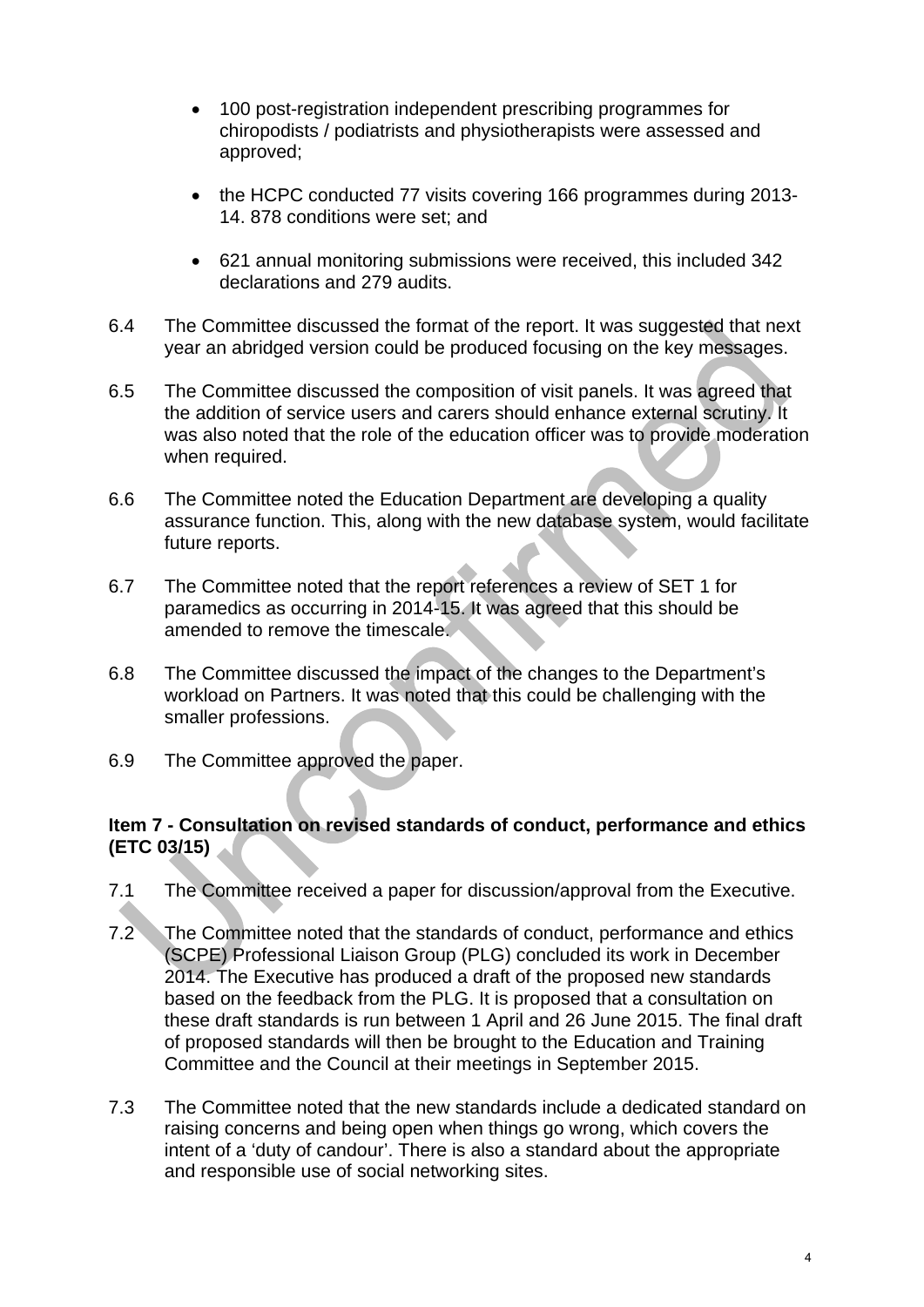- 7.4 The Committee noted that dedicated consultation events will be held across the four countries. There will also be dedicated service user and carer events.
- 7.4 The Committee approved the text of the consultation document and the text of the draft revised standards for consultation to Council, subject to minor editing amendments.

#### **Item 8 - Results of profession-specific standards of proficiency consultation for practitioner psychologists (ETC 04/15)**

- 8.1 The Committee received a paper for discussion/approval from the Executive
- 8.2 The Committee noted that, following a review of the standards by the professional body for practitioner psychologists, the HCPC publicly consulted on the draft standards of proficiency for practitioner psychologists between 14 July 2014 and 17 October 2014.
- 8.3 The Committee noted that the Executive sought the advice of the practitioner psychologist member of the Education and Training Committee in preparing the consultation analysis and proposed standards.
- 8.4 The Committee discussed the use of the terms evidence informed and evidenced based within the standards. It was agreed that more clarity was required on the meaning of the two terms. It was agreed that this would be addressed in editing amendments following approval.
- 8.5 The Committee agreed to recommend the revised standards of proficiency for practitioner psychologists and the text of the consultation analysis document to Council, subject to minor editing amendments and formal legal scrutiny.

#### **Item 9 - Results of the consultation on standards for podiatric surgery (ETC 05/15)**

- 9.1 The Committee received a paper for discussion/approval from the Executive
- 9.2 The Committee noted that the HCPC held a public consultation on the proposed standards for podiatric surgery between 1 October 2014 and 16 January 2015.
- 9.3 The Committee agreed to recommend the standards for podiatric surgery and the text of the consultation analysis document to Council, subject to minor editing amendments and formal legal scrutiny.

#### **Item 10 - Professional Indemnity – amendments to HCPC admission forms (ETC 06/15)**

10.1 The Committee received a paper for discussion/approval from the Executive.